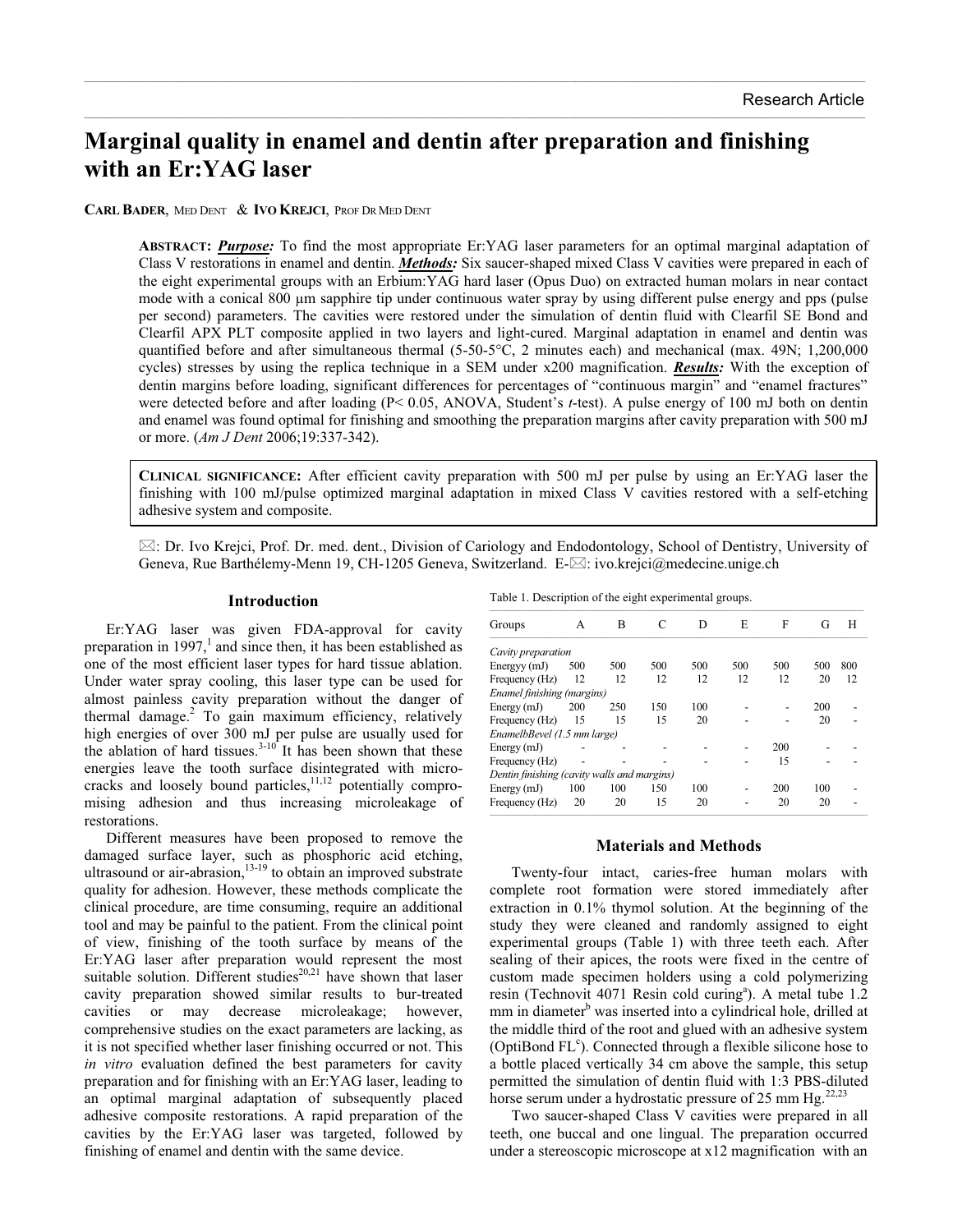

Fig. 1. Group D margins after loading in dentin (left) and in enamel (right): Preparation 500mJ 12 Hz / Finishing E 100 mJ 20 Hz / D 100 mJ 20 Hz (SEM micrographs, original magnifications left & right: x200).

Er:YAG laser (Opus Duo Model SA 5601000<sup>d</sup>) in near contact mode under continuous water spray cooling, set at 0.2 bar for both air and water, with a conical 800 um sapphire tip at a distance of less than 1 mm between the tooth surface and the tip. This preparation method allows for an accurate and precise sight taking and vision, compared to a non contact method. The cavities extended vertically 50% into dentin and 50% into enamel with a diameter of 3.0 mm and a maximum depth of 1.5 mm.<sup>24</sup> For each experimental group, specific preparation parameters were applied (Table 1), reflecting most of the parameters used in available studies on Er:YAG-treated cavities. Even though a real bevelling of enamel margins was not perfectly possible with the Er:YAG laser, a group with quasi-bevelled margins was included (Group F). Two groups did not receive any finishing of dentin and enamel margins (Groups E, H) and served as controls. In all the other groups the entire cavity surface and the cavity margins (enamel and dentin) were finished with specific laser parameters.

 After laser application, all preparations were checked for imperfections under a stereo microscope at x12 magnification and corrected if necessary.

 Following the manufacturer's instructions, bonding procedure with a self-etching adhesive system was performed (Clearfil SE Bond<sup>e</sup>). The Primer was applied and brushed into the surface for 20 s, followed by air drying with oil-free compressed air. The Bond was then applied, very gently blown out with a soft air blast, and light cured for 10 seconds (Optilux  $501^{\circ}$ ).

 The cavities were then filled with a fine hybrid composite (Clearfil APX,<sup>e</sup> Shade A3) in two layers. The first layer, about 1.5 mm thick, was placed into the cervical half of the cavity, followed by the application of the second incisal layer. Each layer was light-cured for 40 seconds (Optilux 501). After curing, the restorations were finished and polished under x12 stereo microscope magnification using flexible discs (Sof-Lex<sup>f</sup>). After brush-cleaning with toothpaste (Elmex<sup>g</sup>), an impression with a vinyl polysiloxane impression material (President light body<sup>h</sup>) was made.

 After at least 7 days of storage at 37°C in the dark, the restored teeth were loaded with repeated thermal and mechanical stresses in a chewing machine, under constant simulation of dentin fluid flow.<sup>25</sup> Thermal cycling was carried out in closed chambers where water circulated with water temperatures changing 3'000 times from 5° to 50° and a dwell

Table 2. ANOVA & Student's *t-*test for the percentage of "Continuous margin" for the total marginal length before and after loading (Means with the same letter are not significantly different in Student's *t*-test comparison; P< 0.05).

| Group | Before loading |   |   | Mean Group |   | After loading | Mean |      |
|-------|----------------|---|---|------------|---|---------------|------|------|
| А     | А              |   |   | 96.2 D     | А |               |      | 90.6 |
| G     | А              | В |   | 95.4 G     | А | В             |      | 88.8 |
| C     | А              | B | C | 94.3 B     | А | B             |      | 88.2 |
| B     | А              | B | C | 94.2 A     | А | B             |      | 88.1 |
| D     | А              | B | C | 92.9 C     | А | B             |      | 87.1 |
| H     |                | в | C | 91.4 F     | А | B             | C    | 84.8 |
| E     |                |   |   | $90.2$ H   |   | B             | C    | 82.0 |
| F     |                |   | C | 89.6 E     |   |               |      | 78.3 |

time of 2 minutes each. Simultaneously, the center of the occlusal surfaces of the restored teeth was mechanically stressed with 1,200,000 chewing cycles at a frequency of 1.7 Hz by an antagonistic natural molar cuspid with a maximum load of 49 N.

 After loading, replicas were taken again. The replicas before and after loading were poured out with epoxy resin, gold sputtered and subjected to a quantitative marginal analysis in a scanning electron microscope  $(XL20<sup>i</sup>)$  under  $x200$  magnification.<sup>26</sup> The following marginal criteria were evaluated in percent of the marginal length analyzed: continuous margin, marginal gap, marginal enamel fracture, marginal dentin fracture, marginal restoration fracture, overhang and underfilled margin. The results of "continous margin" and "marginal enamel fractures" were analyzed by ANOVA and Student's *t* post hoc test for the inter-group comparisons and with the paired *t*-test for the comparisons of the results before and after loading of each single group.

### **Results**

 Less than 3% of marginal dentin fractures, marginal restoration fractures, overhangs and underfilled margins were identified. This is why these results are not reported in detail.

 Significant differences (ANOVA, P< 0.05) between groups were detected before loading for the total marginal length and with the exception of Group D, all groups underwent a significant decrease of the percentages of "continuous margin" due to loading, resulting in significant differences in the percentages of "continuous margin" after loading (Table 2). Group D showed the best values of "continuous margin" for the total marginal length after loading (Fig. 1).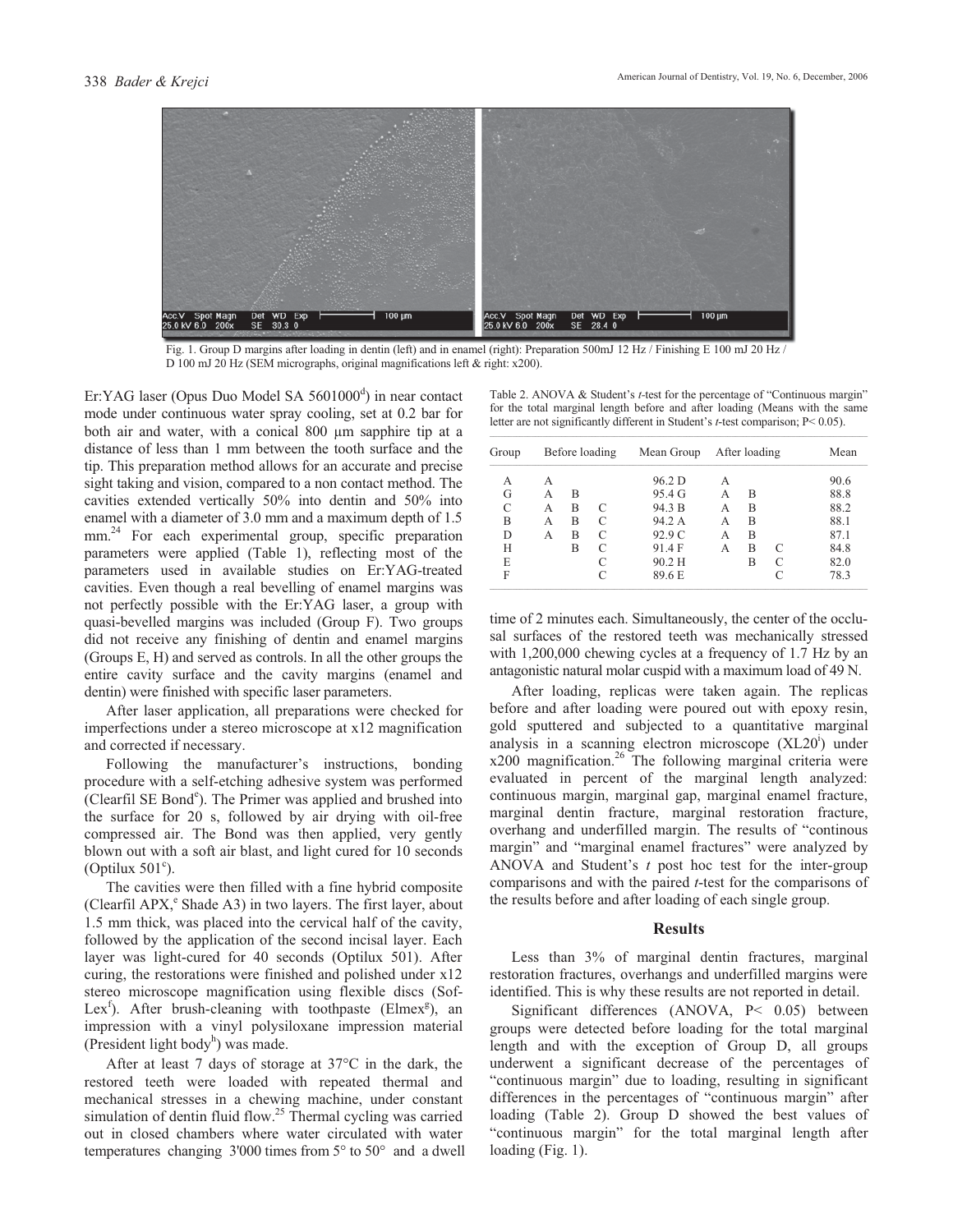

Fig. 2. Left: Group E - Margins after loading in dentin. Prep 500 mJ 12 Hz without finishing of margins, gaps between dentin and composite, open margins. Right: Group H - Margins after loading in enamel. Preparation 800 mJ 12 Hz without finishing of margins, cracks on enamel side and open margins (see arrow) (SEM micrographs, original magnification left: 345x, right: x200).

Table 3. ANOVA and Student's *t-*test for the percentage of "Continuous margin" in dentin before and after loading (Means with the same letter are not significantly different in Student's t-test comparison;  $P < 0.05$ ).

| Group | Before loading | Mean Group |   | After loading | Mean |   |       |
|-------|----------------|------------|---|---------------|------|---|-------|
| А     | А              | 100.0      | D | А             |      |   | 100.0 |
| F     | А              | 100.0      | Н | А             | В    |   | 99.5  |
|       | А              | 100.0      | А | А             | B    |   | 99.2  |
| D     | А              | 100.0      | C | А             | В    |   | 99.0  |
| E     | А              | 100.0      | B | А             | B    | C | 96.8  |
| Н     | А              | 100.0      | G |               | B    | C | 90.5  |
| G     | А              | 99.7       | F |               |      |   | 89.1  |
| B     | А              | 99.6       | E |               |      |   | 88.0  |

 By separately evaluating the enamel and dentin portions of the margins (Tables 3, 4), a general trend towards higher percentages of "continuous margin" in dentin could be observed. No significant differences were detected between groups before loading in dentin, but significant differences were present in enamel. Loading significantly decreased the percentage of "continuous margin" in dentin in Groups F and G only. In enamel, groups A, B, C, E and G were significantly affected by loading. After loading, the percentages of "continuous margin" both in enamel and dentin were significantly different.

 All groups showed marginal enamel fractures with a significant increase in Groups A, B, C and H due to loading (Table 5). The differences between the groups were significant, both before and after loading. Group H exhibited the most important increase from 12.2% before to 30.0% after loading, meaning that the lower percentage of continuous margins in this group were almost fully caused by enamel fractures (Fig. 2).

#### **Discussion**

 Bond strength tests are commonly performed to test adhesion and they give controversial results on adhesion to laser-treated enamel and dentin surfaces.<sup>14,27-30</sup> Bond strength tests have the advantage of being quite rapid, facilitating screening of large number of samples. However, their correlation to cavity sealing appears  $\lim_{n \to \infty}$  and they use quasi-static load until fracture. In the clinical situation, failure due to quasi-static catastrophic load is rare and restorations often fail due to fatigue caused by repeated sub-catastrophic stress.<sup>32</sup> This is why clinical tests remain the gold standard in

Table 4. ANOVA & Student's *t*-test for the percentage of "Continuous margin" in enamel before and after loading (Means with the same letter are not significantly different in Student's *t*-test comparison; P< 0.05).

| Group |   | Before loading Mean Group |   |      |   | After loading |   |   |   | Mean |
|-------|---|---------------------------|---|------|---|---------------|---|---|---|------|
| А     | А |                           |   | 91.8 | G | А             |   |   |   | 86.9 |
| G     | А |                           |   | 91.3 | D | А             | В |   |   | 83.6 |
| C     | А | в                         |   | 89.4 | F | А             | B | C |   | 81.1 |
| В     | А | в                         | C | 87.6 | B | А             | В | C |   | 78.6 |
| D     | A | В                         |   | 87.4 | C |               | B | C |   | 75.0 |
| E     |   | B                         | C | 83.4 | А |               | B | C |   | 73.6 |
| Н     |   | B                         |   | 81.9 | E |               |   |   | D | 70.9 |
| F     |   |                           |   | 81.3 | H |               |   |   | D | 62.5 |

Table 5. ANOVA & Student's t-test for the percentage of "Marginal enamel fracture" in enamel before and after loading (Means with the same letter are not significantly different in Student's *t*-test comparison; P< 0.05).

|   | Group Before loading Mean Group |   |      |   |   | After loading |   |   |      |
|---|---------------------------------|---|------|---|---|---------------|---|---|------|
| F | А                               |   | 14.7 | H | А |               |   |   | 30.0 |
| E | А                               | B | 13.2 | C | А | B             |   |   | 24.6 |
| Н | А                               | B | 12.2 | А | А | B             | C |   | 19.9 |
| B | А                               | B | 11.4 | Е | А | в             | C | D | 19.4 |
| D | А                               | B | 11.3 | В |   | B             |   | D | 18.6 |
| C | А                               | B | 10.6 | F |   | B             | C | D | 15.3 |
| А | А                               | B | 8.2  | D |   |               |   | D | 13.3 |
| G |                                 | в | 6.1  | G |   |               |   | D | 9.1  |

evaluating dental materials and techniques. Their major drawback is the fact that they are very time consuming and difficult to standardize. Thermo-mechanical loading *in vitro* is therefore increasingly used for simulation of fatigue stresses occurring in the oral environment, $24,33-35$  within all limitations that may apply, it may help to predict clinical performance of new restorative materials and techniques in an acceptable time under standardized conditions.<sup>36</sup> This is why thermomechanical loading was used in this investigation, where the marginal adaptation of restorations after cavity preparation with different laser parameters was evaluated.

 None of the groups tested showed a 100% perfect marginal adaptation. This is in agreement with studies on sealing of Class V restorations after Er:YAG laser preparation.<sup>37-41</sup> However, the percentages of "continuous margin" in this study were generally high for both enamel and dentin margins. This shows that under specific conditions the combination of a self-etching adhesive system and Er:YAG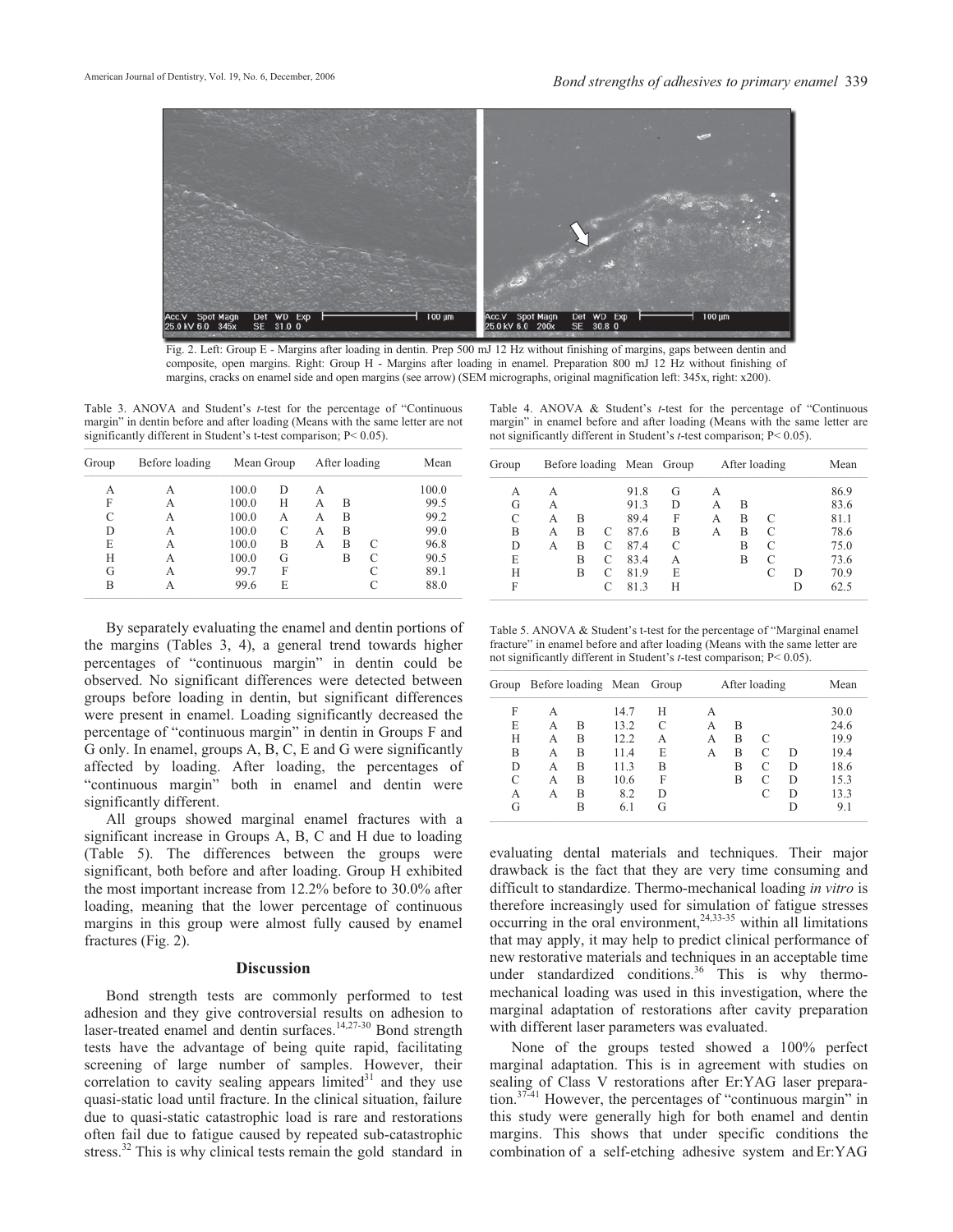

Fig. 3. Enamel structure after preparation 500 mJ and finishing with 100 mJ (left), and after preparation with 800 mJ, without finishing (right) (SEM micrographs, original magnification left: x2000, right: x333).



Fig. 4. Dentin structure after preparation with 500 mJ and finishing with 100 mJ (left) and preparation without finishing with 500 mJ (right) (SEM micrographs, original magnifications left & right: x2000).

laser preparation is able to seal cavities in enamel and dentin to a high extent. Especially the combination of efficient cavity preparation with 500 mJ/pulse and 100 mJ/pulse for finishing (Group D) allowed for well sealed and load stable margins both in enamel and dentin.

 In all groups, the marginal imperfections in enamel were mainly caused by enamel fractures. This is not surprising because the removal of hard tissue by Er:YAG laser occurs by micro-explosions of water vapor and of hydroxyapatite, initiated by laser light energy pulses.<sup>2</sup> In the stiff, brittle, prismatic enamel, $42-44$  these explosions cause micro-cracks that compromise adhesion. $45$  The severity of these microcracks seems to grow with increased energy of the microexplosions (Fig. 3). This would explain why Group H, prepared with 800 mJ and Group E, prepared with 500 mJ, showed an increased number of enamel fractures. Working on such "destroyed" enamel surface with reduced pulse energy of 100 mJ acted as "surface finishing", most probably similar to the use of ultrasound or air abrasion.<sup>13,46</sup> This is similar to mechanical cavity preparation where coarse diamond burs are used for efficient cavity preparation but leave cracks in the tooth surface which may be removed by finishing procedures.47 The comparison between Groups A and G suggests that higher repetition rate of the laser pulses may allow for a more complete surface finish. This might be explained by the fact that by applying a slow sweeping motion for working on the enamel surface, as was the case in this investigation, more complete coverage is possible by

higher repetition rates because more laser "shots" hit the surface per given time period. The influence of this parameter should be evaluated in more depth in future studies.

 Bevelling enamel did not significantly improve marginal adaptation (Group F *vs* Group A), which might be related to the fact that the saucer-shaped cavities prepared in this investigation already had a cavo-surface angle of about 45° in their original configuration. Thus, the additional bevelling only increased the restoration's surface without having a beneficial effect on marginal adaptation.

 The SEM inspection of the dentin surface after Er:YAG preparation within a pilot investigation (Fig. 4) confirmed earlier studies reporting absence of smear layer with wide open dentin tubuli and the intertubular dentin selectively more ablated than the peritubular dentin.<sup>48,49</sup> The simulated dentin fluid was thus able to penetrate the cavity surface, but apparently without interfering with dentin adhesion of the self-etching adhesive system, as in most of the groups very good marginal adaptation in dentin was obtained even after loading. Dentin represents a more hydrated, softer and more elastic tissue if compared to enamel. It was removed very efficiently by the Er:YAG laser microexplosions. When applying higher pulse energies, the surface became rough and a contamination with ripped off dentin parts of different diameters was obvious (Fig. 4). It is likely that such loose material interfered with adhesion when no additional finishing of dentin occurred, thus explaining the somewhat lower quality of marginal adaptation in Group E. Group H did not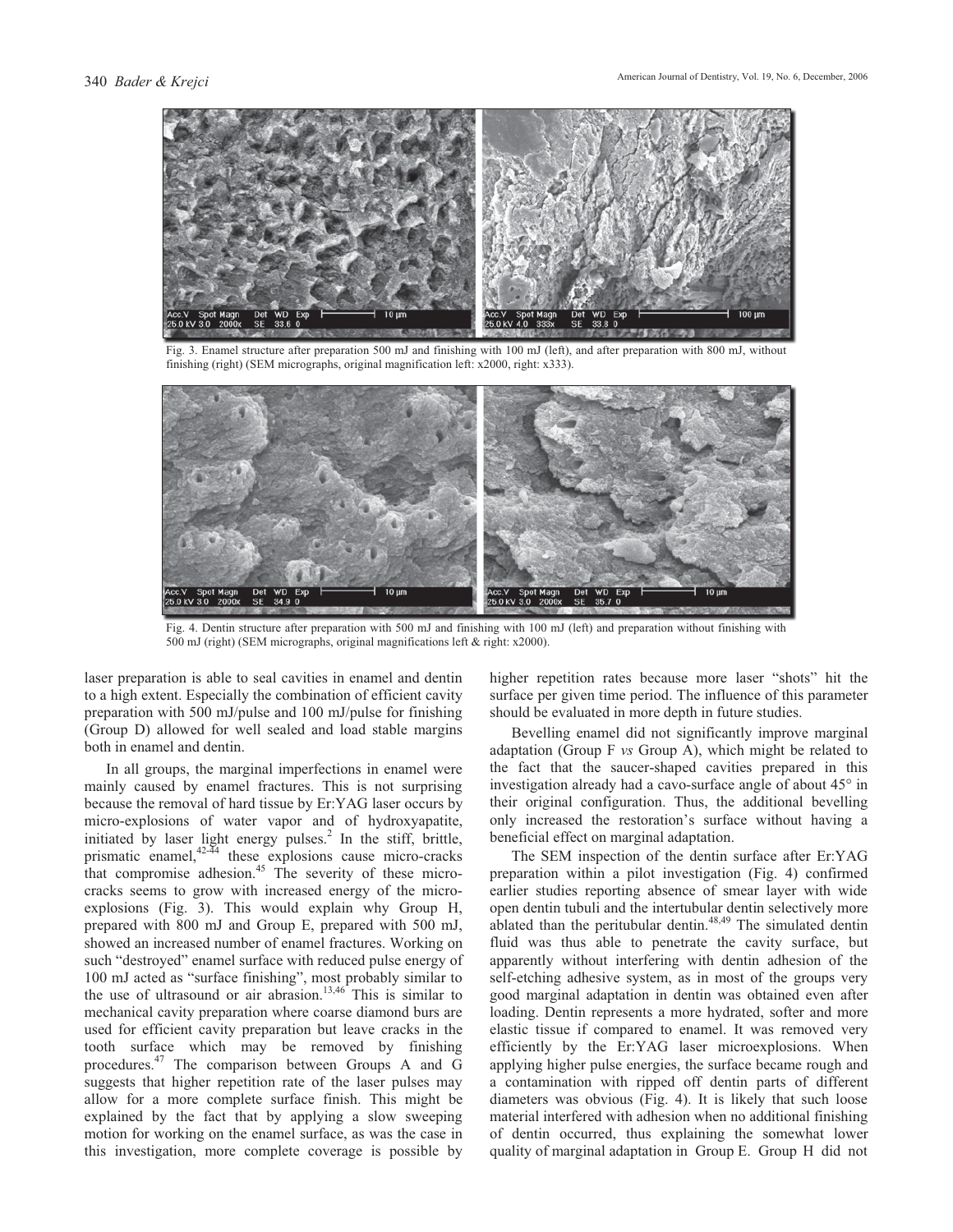receive dentin finishing as well, but as cavity sealing is also related to composite stress development,<sup>50</sup> the poor marginal adaptation in enamel probably reduced composite shrinkage stress at the dentin adhesive interface to a certain extent by making an additional free surface available and consequently reducing the C-factor.<sup>51</sup>

 With the Duo Er:YAG laser, a vast choice of sapphire near contact tips and energy settings are possible. The choice of 800 µm sapphire tips and 500 mJ energy per pulse seems to provide an excellent cavity preparation according to authors' clinical experience, as under these conditions efficient preparation is possible without pain sensation in most cases even in deep cavities. The subsequent finishing with 100 mJ/pulse at a frequency of 20 Hz allows in combination with a self-etching adhesive system for good marginal adaptation in enamel and dentin. The quality of this adaptation seems to be even slightly better than the one after preparation with the help of conventional rotary instruments with the same adhesive system and under the same experimental conditions as used in this study.52 It is likely that these parameters are not applicable in an universal way to other Er:YAG lasers as every device uses among others different pulse lengths, light conducting systems, water spray technology and optics.<sup>5</sup> Further studies are needed to improve the understanding of different Er:YAG laser parameters, to extend the research to different cavity classes and finally to confirm the findings within the framework of a clinical study.

- a. Heraeus Kulzer GmbH, Wehrheim, Germany.
- b. Terumo Europe N.V., Leuven, Belgium.
- c. Kerr Sybron, Danbury, CT, USA.
- d. Lumenis Company, Yokneam, Israel.
- e. Kuraray, Kurashiki, Japan.
- f. 3M ESPE Dental Products Co., St. Paul, MN, USA.
- g. GABA, Therwil, Switzerland.
- h. Coltène AG, Altstätten, Switzerland.
- i. Philips, Eidhoven, The Netherlands.

Dr. Krejci is Professor, Division of Cariology and Endodontology, School of Dentistry, University of Geneva, Geneva, Switzerland. Dr. Bader is in private practice, Porrentruy, Switzerland.

#### **References**

- 1. Cozean C, Arcoria CJ, Pelagalli J, Powell GL. Dentistry for the 21st century? Erbium:YAG laser for teeth*. J Am Dent Assoc* 1997; 128:1080-1087.
- 2. Hibst R. Lasers for caries removal and cavity preparation: State of the art and future directions*. J Oral Laser Applications* 2002; 2:203-212.
- 3. Ceballos L, Osorio R, Toledano M, Marshall GW. Microleakage of composite restorations after acid or Er-YAG laser cavity treatments. *Dent Mater* 2001; 17:340-346.
- 4. Ceballos L, Toledano M, Osorio R, García-Godoy F, Flaitz C, Hicks J. ER-YAG laser pretreatment effect on *in vitro* secondary caries formation around composite restorations. *Am J Dent* 2001; 14:46-49.
- 5. Dostalova T, Jelinkova H, Kucerova H, Krejsa O, Hamal K, Kubelka J, Prochazka S. Noncontact Er:YAG laser ablation: Clinical evaluation. *J Clin Laser Med Surg* 1998; 16:273-282.
- 6. Hossain M, Nakamura Y, Yamada Y, Kimura Y, Nakamura G, Matsumoto K. Ablation depths and morphological changes in human enamel and dentin after Er:YAG laser irradiation with or without water mist*. J Clin Laser Med Surg* 1999; 17:105-109.
- 7. Kayano T, Ochiai S, Kiyono K, Yamamoto H, Nakajima S, Mochizuki T. Effects of Er:YAG laser irradiation on human extracted teeth. *Kokubyo Gakkai Zasshi* 1989; 56:381-392 (In Japanese).
- 8. Matson JR, Matson E, Navarro RS, Bocangel JS, Jaeger RG, Eduardo CP. Er:YAG laser effects on enamel occlusal fissures: An *in vitro* study*. J Clin Laser Med Surg* 2002; 20:27-35.
- 9. Mehl A, Kremers L, Salzmann K, Hickel R. 3D volume-ablation rate and

thermal side effects with the Er:YAG and Nd:YAG laser. *Dent Mater*  $1997: 13:246-251$ 

- 10. Palma Dibb RG, Milori Corona SA, Borsatto MC, Ferreira KC, Pereira Ramos R, Djalma Pecora J. Assessing microleakage on class V composite resin restorations after Er:YAG laser preparation varying the adhesive systems*. J Clin Laser Med Surg* 2002; 20:129-133.
- 11. Burkes EJ Jr, Hoke J, Gomes E, Wolbarsht M. Wet *versus* dry enamel ablation by Er:YAG laser. *J Prosthet Dent* 1992; 67:847-851.
- 12. Frentzen M, Winkelstrater C, van Benthem H, Koort HJ. The effects of pulsed ultraviolet and infra-red lasers on dental enamel. *Eur J Prosthodont Restor Dent* 1996; 4:99-104.
- 13. Borsatto MC, Corona SA, Dibb RG, Ramos RP, Pecora JD. Microleakage of a resin sealant after acid-etching, Er:YAG laser irradiation and air-abrasion of pits and fissures*. J Clin Laser Med Surg* 2001; 19:83-87.
- 14. Eguro T, Maeda T, Otsuki M, Nishimura Y, Katsuumi I, Tanaka H. Adhesion of Er:YAG laser-irradiated dentin and composite resins: Application of various treatments on irradiated surface*. Lasers Surg Med* 2002;30:267-272.
- 15. Eguro T, Maeda T, Tanabe M, Otsuki M, Tanaka H. Adhesion of composite resins to enamel irradiated by the Er:YAG laser: Application of the ultrasonic scaler on irradiated surface*. Lasers Surg Med* 2001; 28:365-370.
- 16. Groth EB, Mercer CE, Anderson P. Microtomographic analysis of subsurface enamel and dentine following Er:YAG laser and acid etching. *Eur J Prosthodont Restor Dent* 2001; 9:73-79.
- 17. Lupi-Pegurier L, Bertrand MF, Muller-Bolla M, Rocca JP, Bolla M. Comparative study of microleakage of a pit and fissure sealant placed after preparation by Er:YAG laser in permanent molars*. J Dent Child* 2003; 70:134-138.
- 18. Moritz A, Gutknecht N, Schoop U, Goharkhay K, Wernisch J, Sperr W. Alternatives in enamel conditioning: A comparison of conventional and innovative methods. *J Clin Laser Med Surg* 1996; 14:133-136.
- 19. Otsuki M, Eguro T, Maeda T, Tanaka H. Comparison of the bond strength of composite resin to Er:YAG laser irradiated human enamel pre-treated with various methods *in vitro*. *Lasers Surg Med* 2002; 30:351-359.
- 20. Hossain M, Yamada Y, Nakamura Y, Murakami Y, Tamaki Y, Matsumoto K. A study on surface roughness and microleakage test in cavities prepared by Er:YAG laser irradiation and etched bur cavities. *Lasers Med Sci* 2003; 18:25-31.
- 21. Kohara EK, Hossain M, Kimura Y, Matsumoto K, Inoue M, Sasa R. Morphological and microleakage studies of the cavities prepared by Er:YAG laser irradiation in primary teeth*. J Clin Laser Med Surg* 2002; 20:141-147.
- 22. Maita E, Simpson MD, Tao L, Pashley DH. Fluid and protein flux across the pulpodentine complex of the dog *in vivo*. *Arch Oral Biol* 1991; 36:103-110.
- 23. Pashley DH, Nelson R, Williams EC, Kepler EE. Use of dentin-fluid protein concentrations to measure pulp capillary reflection coefficients in dogs. *Arch Oral Biol* 1981; 26:703-706.
- 24. Krejci I, Kuster M, Lutz F. Influence of dentin fluid and stress on marginal adaptation of resin composites. *J Dent Res* 1993; 72:490-495.
- 25. Krejci I, Reich T, Lutz F, Albertoni M. *In vitro* test method for evaluation of dental restorative systems. Computer-controlled chewing simulator. *Schweiz Monatsschr Zahnmed* 1990; 100:953-960 (In German).
- 26. Krejci I, Häusler T, Sägesser D, Lutz F. New adhesives in Class V restorations under combined load and simulated dentin fluid. *Dent Mater* 1994; 10:331-335.
- 27. Burnett LH Jr, Conceicão EN, Pelinos JE, Eduardo CD. Comparative study of influence on tensile bond strength of a composite to dentin using Er:YAG laser, air abrasion, or air turbine for preparation of cavities*. J Clin Laser Med Surg* 2001; 19:199-202. Ceballos L, Toledano M, Osorio R, Tay FR, Marshall GW. Bonding to Er-YAG-laser-treated dentin. *J Dent Res* 2002; 81:119-122.
- 28. Kameyama A, Kawada E, Takizawa M, Oda Y, Hirai Y. Influence of different acid conditioners on the tensile bond strength of 4- META/MMA-TBB resin to Er:YAG laser-irradiated bovine dentin*. J Adhes Dent* 2000; 2:297-304.
- 29. Van Meerbeek B, De Munck J, Mattar D, Van Landuyt K, Lambrechts P. Microtensile bond strengths of an etch&rinse and self-etch adhesive to enamel and dentin as a function of surface treatment. *Oper Dent* 2003; 28:647-660.
- 30. Moll K, Fritzenschaft A, Haller B. *In vitro* comparison of dentin bonding